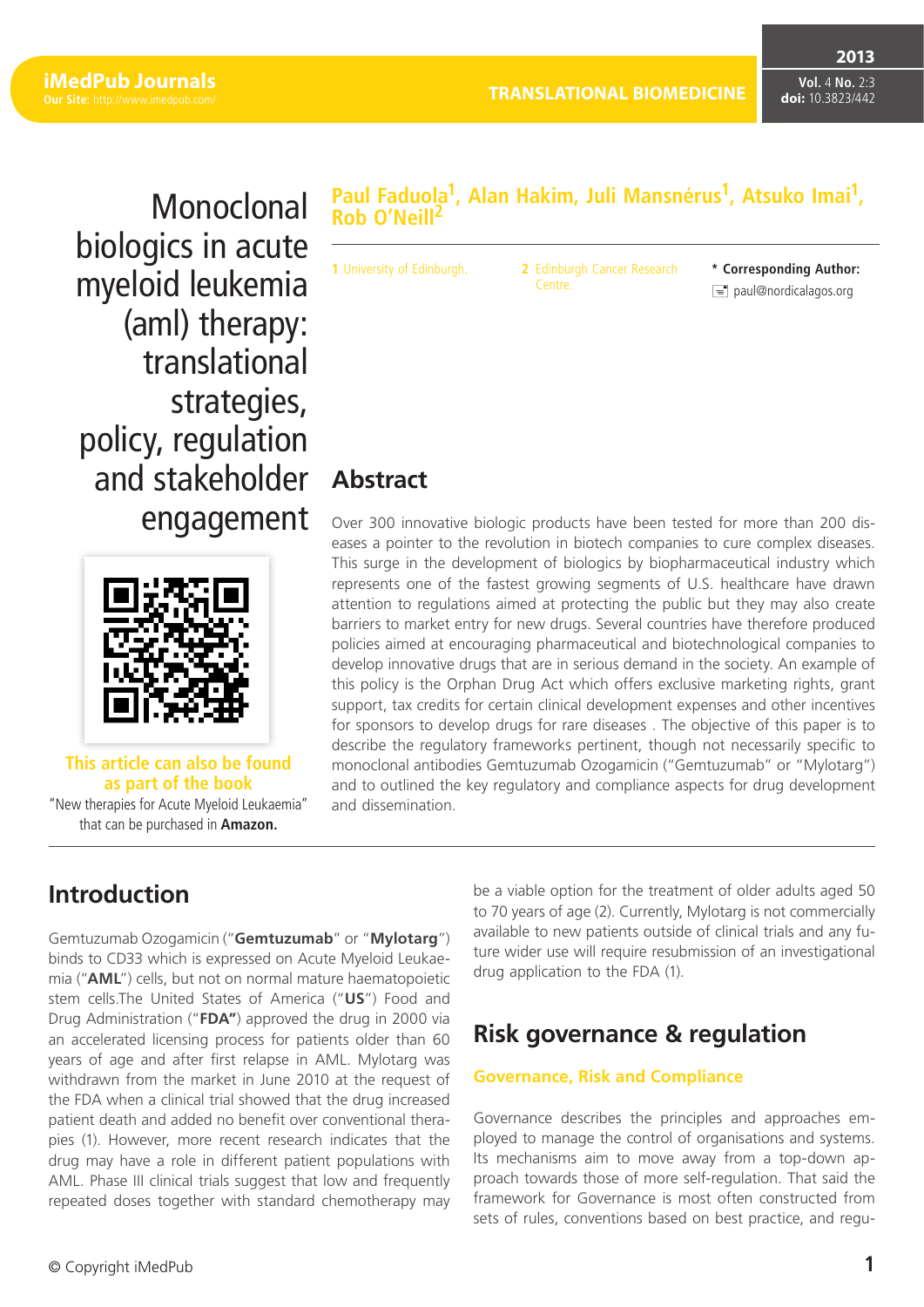latory and legal frameworks that encompass areas such as Safety, Finance, Information, and Environment. It is critical to the practice of organisations and systems that they operate within these codes (Compliance) and that Governance reporting is complete, accurate and timely in order to enable good decision-making. Risk management is the process by which organizations record, analyse, and respond to these concerns e.g., technology risks, commercial concerns, compliance with regulation, information security, product safety etc. Effective integrated Governance, Risk and Compliance monitoring is an essential component of Pharmaceutical business. They are the 'glue' holding together Quality, Performance, and statutory obligations (3).

## **Guidelines for Monoclonal Antibody (mAb) production**

At every stage of drug development and dissemination regulators and pharmaceutical companies need to assess whether existing Good Laboratory Practice ("**GLP**"), Good Manufacturing Practice ("**GMP**") and International Conference of Helsinki Good Clinical Practice ("**ICHGCP**") guidance is adequate for safety compliance, and whether new guidance / legislation is required for new technologies, processes, or amendments to a process. Detailed regulatory guidelines for mAbs have been developed and revised since the early 1990s, constitute the framework for governance and riskassessment 'tools' for manufacture and distribution of all biological therapies, and are described in detail in World Health Organization, FDA, and European Union guidelines (4-9).

#### **The 'Critical Path' - drug development to distribution**

The 'Critical Path' to distribution of any new therapeutic agent includes the appropriate assessment and monitoring of:

- **i.** Analytical Methods,
- **ii.** Processes,
- **iii.** Technologies,
- **iv.** Manufacturing,
- **v.** Clinical trials, and
- **vi.** Distribution.

**Table 1** breaks these components down in to discrete areas applicable to mAb technology, all of which require definition, analysis, recording and reporting, and through risk registration details of actions / mitigations in order to maintain compliance, safety, and quality.

The development of mAbs remains an evolving field in therapeutics. Structurally, they have evolved from fully murine mol-

|                                     | <b>Examples</b>                                                                                                                                                                                                                                                                                                                                                                                                                                                             | <b>Refs</b> |
|-------------------------------------|-----------------------------------------------------------------------------------------------------------------------------------------------------------------------------------------------------------------------------------------------------------------------------------------------------------------------------------------------------------------------------------------------------------------------------------------------------------------------------|-------------|
| <b>Analytical</b><br><b>Methods</b> | Assay standards<br>Quantification processes and standards<br>Product characterization<br>Clinical reference standards                                                                                                                                                                                                                                                                                                                                                       |             |
| Process /<br><b>Manufacturing</b>   | Safe and appropriate use of cell lines<br>Defined use of vectors, culture media / bio-reactants<br>Contamination controls - proteins, infectious agents (retroviruses etc)<br>Effective purification methods<br>Quality control tests of samples for product comparability<br>Safety testing of formulation products e.g., preservatives, and their characterization etc<br>Effective animal welfare / health monitoring<br>Stability of product - transit and distribution | $10 - 15$   |
| <b>Product Safety</b>               | Dosing studies including pharmacokinetics and dynamics<br>Repeat dose toxicity analysis<br>Adverse events reporting<br>Clinical efficacy - non-inferiority testing<br>Assessment of Immunogenicity e.g. antibodies of mAb: anaphylaxis, infusion reactions, serum<br>sickness etc<br>Effective trial design and engagement<br>Compliance with ICHGCP<br>Use of appropriate disease specific measurement / assessment tools<br>Post marketing pharmaco-vigilance             | $16 - 22$   |

**Table 1.** Key Elements in the Critical Path to Drug Distribution.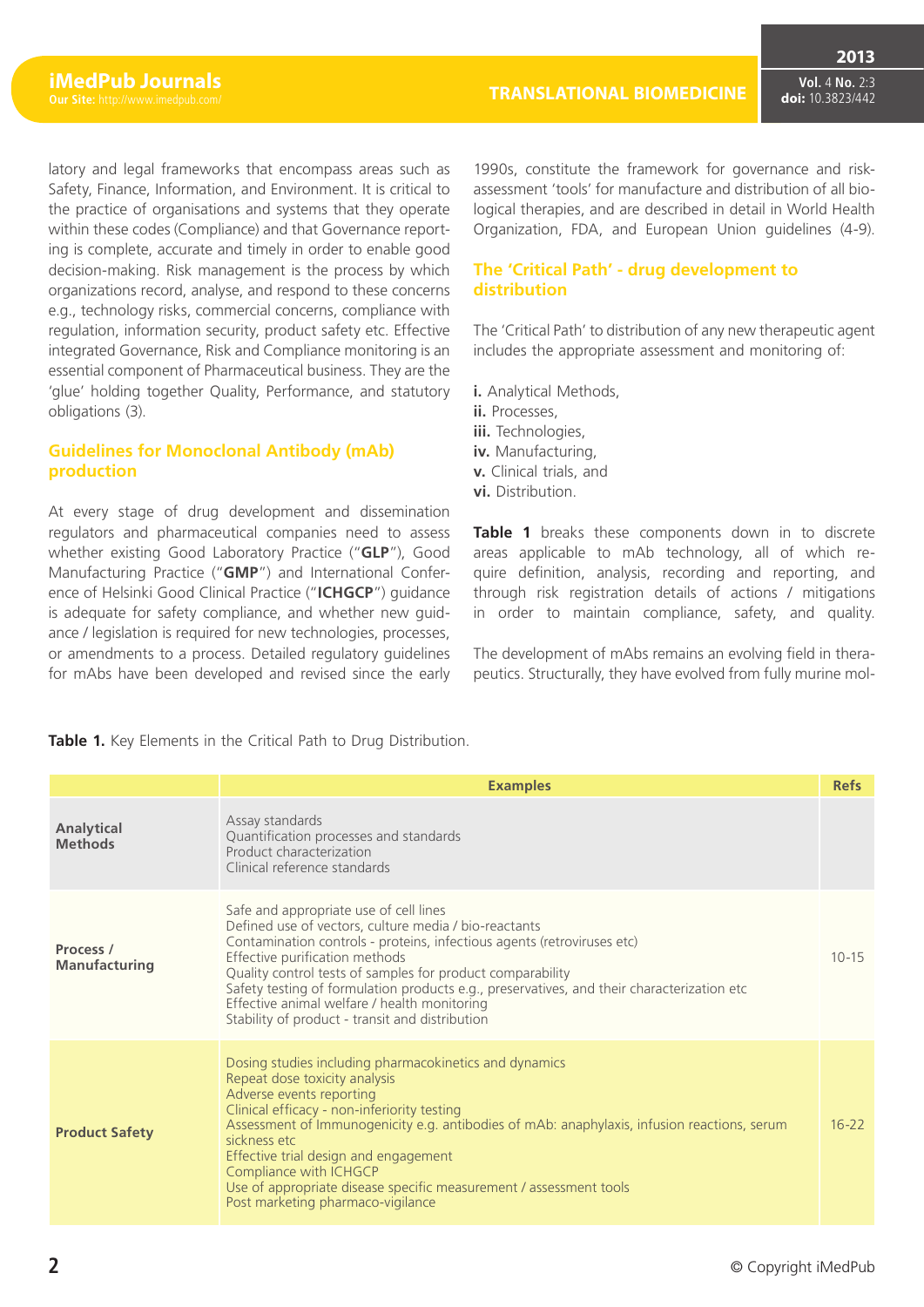**2013**

ecules to chimaeric, humanized and fully human molecules. Small changes in technology and processes can have considerable consequences. It is essential that non-clinical as well as clinical risk identification remain proactive (23).

#### **Regulatory Background - EU perspectives**

Approval of new drugs for human use are regulated by national laws (24) (**Table 2**). In the UK, once a product is regarded as medicinal by the Medicines and Healthcare products Regulatory Agency ("**MHRA**") pursuant to the Medicinal Products Directive (25), the product is among others subject to the Medicines for Human Use Marketing Authorisations Regulations 1994 (26), and the Medicines Act 1968 (27-29).

Marketing authorisation of a new drug comprises of various stages: application to conduct clinical trials, conducting clinical trials, application to marketing authorisation of drug and post-marketing studies. Every country has its own regulatory authority, which is responsible for enforcing the rules and regulations and issuing marketing guidelines.**Table 3** compares the processess involved before a marketing authorisation is given in the US and EU (30).

#### **Orphan drug regulation**

The US Orphan Drug Act (31) was designed to facilitate the development and commercialisation of drugs to treat rare diseases. The enforcement of this encouraged other countries and unions such as Australia, Japan, Singapore and the EU to take respective regulatory measures in this field (32-34). **Table 4** compares orphan drug policy in the EU with that of the US.

The MHRA has not been involved with orphan drug marketing authorisation to date. Orphan drugs in the UK are authorised through the centralised procedure at European Medicines Agency ("**EMA**", formerly the "EMEA") through the Committee for Orphan Medicinal Products (35,36). Designated orphan medicinal products are investigational products which are considered for designation on the basis of potential activity (37). An orphan designation is not a marketing authorisation, as such demonstration of the quality, safety and efficacy will be necessary before a product can be granted a marketing authorisation (38).

#### **Box 1. Mylotarg's Marketing Approval**

Marketing approval of Mylotarg was granted on May 17, 2000 by the FDA under the Accelerated Approval regulations. Orphan designation (EU/3/00/005) was granted on 18 October 2000 to Wyeth Europa Limited United Kingdom for the treatment of AML. The application contained a critical report addressing the possible similarity with authorised orphan medicinal product Trisenox. However, in 2007, its application for authorisation in Europe was rejected by the EMA due to scarcity of data and toxicities concern (39).

**Table 2.** Comparative perspectives on drug regulation process in the UK and the EU.

| <b>Comparative perspective on drug</b><br>regulation process                                | Uk laws                                                                          | Eu directives                                               |  |
|---------------------------------------------------------------------------------------------|----------------------------------------------------------------------------------|-------------------------------------------------------------|--|
| Legal basis for licensing medicinal product                                                 | UK Medicine Act 1968                                                             | 65/65 EC<br>Regulation(EC) 726/2004                         |  |
| Licensing authority                                                                         | Regulation 1994 (SI 1994 No.3144)<br>Regulation 2005 (SI 2005/2789)              | Regulation (EC) 2309/93                                     |  |
| Advisory committee                                                                          | UK Medicine Act 1968                                                             | Directives 75/319/EEC and 91/507/EEC                        |  |
| Storage                                                                                     | The Misuse of Drugs (safe custody)<br>Regulation 1973                            | Article 76 of Directive 2004/27/EC<br>Directive 2002/98/EC  |  |
| Distribution                                                                                | UK Medicine Act 1968                                                             | Directive 2002/98/EC                                        |  |
| Community code on medicinal product,<br>requirement of GCP in conducting clinical<br>trials | SI 2004/1031, SI 2006/1928                                                       | 2001/83/EC(part 4,B1),2005/28/EC                            |  |
| Holding period of essential clinical trials<br>document                                     | Medicine for Human Use (Fees and<br>Miscellaneous Amendments) Regulation<br>2003 | 2003/63/EC                                                  |  |
| GMP requirement for Investigational<br>Medicinal Product                                    | SI 2005/2789                                                                     | 2003/94/EC, Directive 2004/27/<br>EC(2001/83/EC as amended) |  |
| Safety and efficacy requirement for<br>marketing authorisation.GLP                          | SI 2004/1031                                                                     | 2001/20/FC                                                  |  |

Adapted from Denis et al (47).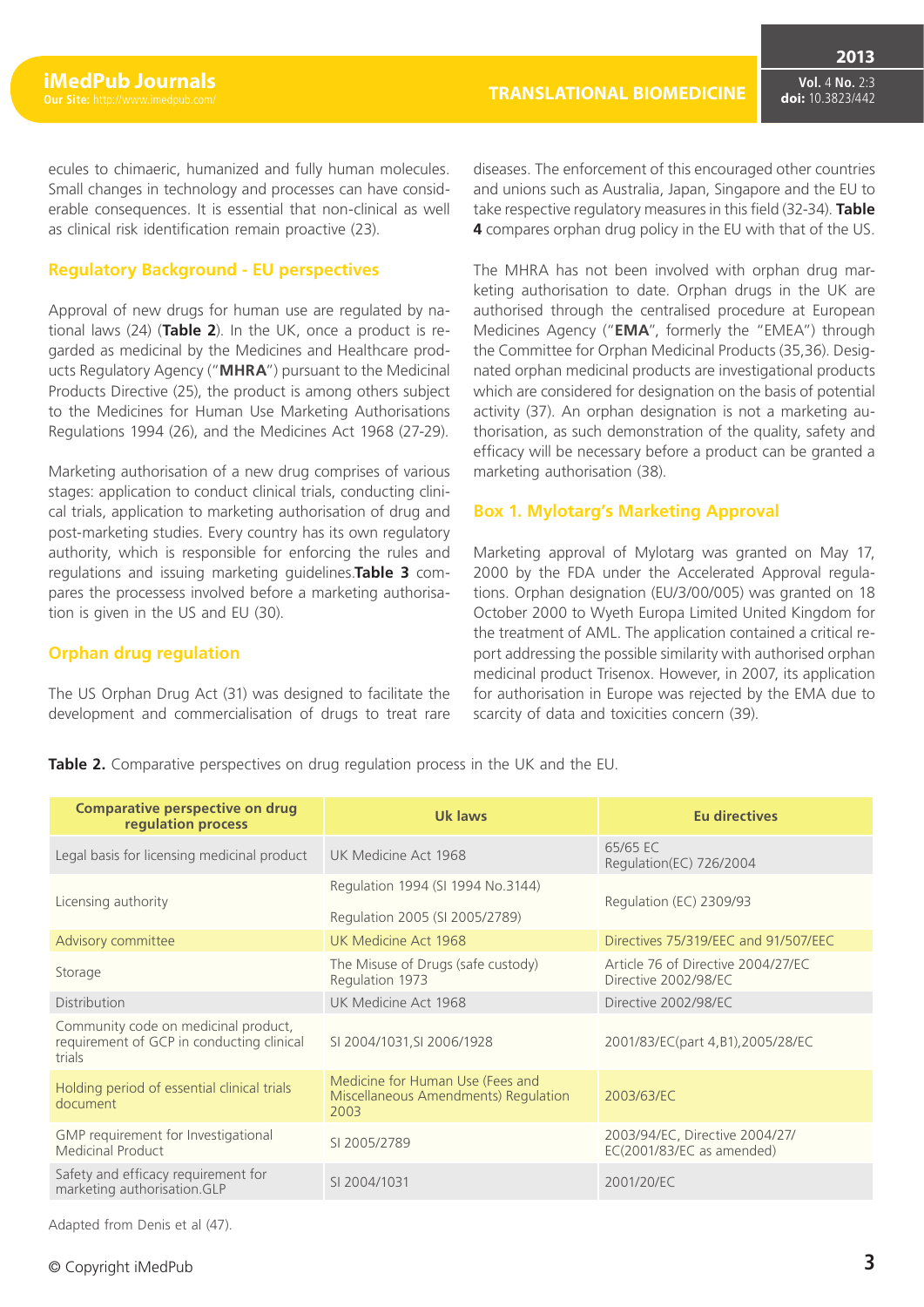**2013**

**Vol.** 4 **No.** 2:3 **doi:** 10.3823/442

|                          | <b>Approval</b><br><b>Authority</b>  | <b>Reviewer</b> | <b>Coordinator</b> | <b>Approval</b><br>begins<br>with | <b>Time for</b><br>regulatory<br>approval<br>of CTA/<br><b>IND</b> | <b>Time of</b><br>evaluation<br>of MAA | <b>Positive</b><br>response                            | <b>Negative</b><br>response                                                                                                                 |
|--------------------------|--------------------------------------|-----------------|--------------------|-----------------------------------|--------------------------------------------------------------------|----------------------------------------|--------------------------------------------------------|---------------------------------------------------------------------------------------------------------------------------------------------|
| US                       | <b>FDA</b>                           | <b>CDER</b>     | <b>FDA</b>         | <b>IND</b><br>application         | 30 days                                                            | 180 days                               | Marketing<br>authorization<br>given                    | Approval<br>(notify the<br>applicant to<br>submit more<br>information)<br><b>Not</b><br>approved<br>(notify the<br>applicant of<br>refusal) |
| EU<br><b>CENTRALISED</b> | <b>EMA</b><br>(formerly<br>the EMEA) | <b>CPMP</b>     | <b>EMA</b>         | <b>CTA</b><br>application         | 35 days                                                            | 210 days                               | <b>EPAR and</b><br>marketing<br>authorization<br>given | <b>CPMP</b><br><b>recommends</b><br>for or against                                                                                          |
| <b>DECENTRALISED</b>     | <b>MEMBER</b><br><b>STATES</b>       | RMS, CMS        | CPMP (for EMA)     | <b>CTA</b><br>application         | 35 days                                                            | 210 days                               | National<br>Marketing<br>Authorization<br>given        | <b>CPMP</b><br>arbitrates to<br>decide for or<br>against                                                                                    |

**Table 3.** Comparison of new drug approval in the US and EU.

**CTA:** Clinical Trial Application, CDER: Centre for Drug Evaluation and Research, IND: Investigational New Drug, EPSAR: European public Assessment Report, RMS: Reference Member State, CMS: Concerned Member State, MAA: Marketing Authorization Application, FDA: Food and Drug Administration, EM(E)A: European Medicines (Evaluation) Agency, CPMP: Committee for Proprietary Medicinal Products.

## **Clinical trials**

The EU Clinical Trials Directive (40) was introduced to establish standardisation of research activity in clinical trials throughout the European Community (41,42). It was transposed into the UK law as the Medicines for Human Use Regulations, and included the following additional controls:

- **i.** Establishment of ethics committees on a legal basis
- **ii.** Each clinical trial must have an identified sponsor taking responsibility for its initiation, conduct and management
- **iii.** Phase 1 pharmacology studies in healthy volunteers require authorisation by the MHRA, and
- **iv.** Investigational medicinal products (IMPs) must be manufactured to GMP standards and the manufacturer must have a manufacturing licence (43,44).

These also mandate the MHRA to inspect, enforce and set standards to ensure quality in the manufacturing and supply of medicines on the UK market while the Good Clinical Practice Directive (45) supplements the Clinical Trials Directive, strengthening the legal basis for requiring Member States to comply with the principles and guidelines of good clinical practice. The community code relating to medicinal products for human use stipulates that clinical trials data used for marketing authorisation applications in the EU shall be conducted in accordance with Good Clinical Practice ("**GCP**")(45).

#### **Box 2. Mylotarg's Trials**

The pharmacology of Mylotarg was investigated both in vitro and in vivo. Pharmacodynamic and pharmacokinetic studies were not conducted according to GLP standards. The toxicity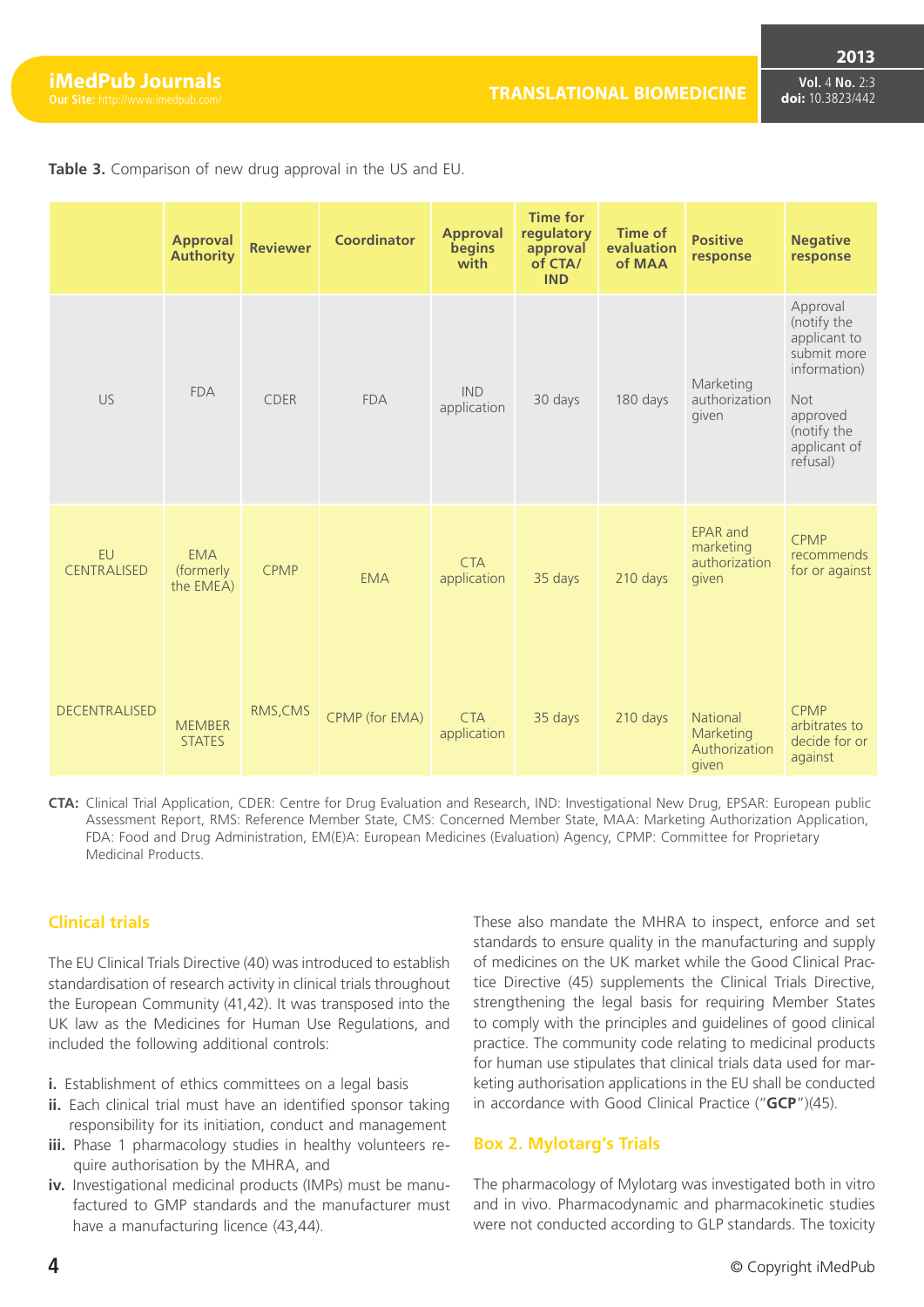**2013**

**Table 4.** Comparison of EU and US in the field of Orphan drugs.

| Features                                                                                                                | Eu                                                                                                                                                                                                                                                                                                                                                                                                                    | <b>Us</b>                                                                                                                                                                                                                                                                                    |
|-------------------------------------------------------------------------------------------------------------------------|-----------------------------------------------------------------------------------------------------------------------------------------------------------------------------------------------------------------------------------------------------------------------------------------------------------------------------------------------------------------------------------------------------------------------|----------------------------------------------------------------------------------------------------------------------------------------------------------------------------------------------------------------------------------------------------------------------------------------------|
| <b>Orphan Designation</b><br>Criteria                                                                                   | Life threatening or chronically debilitating diseases,<br>with prevalence $<$ 5 per 10,000 population; or<br>life threatening, seriously debilitating or serious<br>and chronic condition where without incentives<br>there would be no justification for investing in<br>development of treatment.<br>No satisfactory treatment should exist or product<br>must be of significant benefit to those with<br>condition | Less than 200,000 persons in the US; or there<br>is no expectation that drug R&D costs for the<br>indication can be recovered by sales in US.<br>If the FDA determines that drug will not be<br>profitable for seven years after FDA approval,<br>regardless of number of patients affected. |
| <b>Population prevalence</b>                                                                                            | Fewer than 5 per 10,000                                                                                                                                                                                                                                                                                                                                                                                               | Fewer than 6.6 per 10,000                                                                                                                                                                                                                                                                    |
| <b>Institution in charge</b>                                                                                            | Committee of orphan medicinal products                                                                                                                                                                                                                                                                                                                                                                                | Office of orphan products development                                                                                                                                                                                                                                                        |
| <b>Policy measures to</b><br>promote development or<br>orphan drugs                                                     | <b>YES</b>                                                                                                                                                                                                                                                                                                                                                                                                            | <b>YES</b>                                                                                                                                                                                                                                                                                   |
| <b>Research funding</b>                                                                                                 | Money from national authorities & community<br>grants, private sources                                                                                                                                                                                                                                                                                                                                                | Money by National Institutes of Health<br>Programmes and other private sources                                                                                                                                                                                                               |
| Incentives for research on<br>orphan disease/orphan<br>drug<br><b>Market exclusivity</b><br><b>Financial incentives</b> | YES - for 10 years<br>YES - Financial incentives on a national basis.<br>Maximum more or less 250,000 patients affected<br>or financially nonviable. Fee waiver via request given<br>by some member states and by Eurpoean Medicines<br>Agency (EMA) for centralized applications.                                                                                                                                    | YES - for 7 years<br>YES - Tax reduction: 50% for clinical studies.<br>Maximum 200,000 patients affected or<br>financially non-viable. Always fee reduction.                                                                                                                                 |
| <b>Existence of national</b><br>marketing authorization<br>procedure                                                    | <b>YES</b>                                                                                                                                                                                                                                                                                                                                                                                                            | <b>YES</b>                                                                                                                                                                                                                                                                                   |
| <b>Procedure for</b><br>compassionate use of<br>drugs                                                                   | Procedure at EMA level for medicinal products not<br>yet having received a marketing authorization<br>Procedure on a national level different per member<br>state                                                                                                                                                                                                                                                     | A Treatment investigational New Drug (HND)<br>can be obtained                                                                                                                                                                                                                                |
| <b>Accelerated marketing</b><br>procedure                                                                               | Direct access to centralized procedure                                                                                                                                                                                                                                                                                                                                                                                | Access to fast-track                                                                                                                                                                                                                                                                         |
| Guideline for clinical trial in YES<br>small population                                                                 |                                                                                                                                                                                                                                                                                                                                                                                                                       | <b>NO</b>                                                                                                                                                                                                                                                                                    |
| <b>Reconsideration of an</b><br>application for an orphan<br>designation                                                | <b>YES</b>                                                                                                                                                                                                                                                                                                                                                                                                            | <b>NO</b>                                                                                                                                                                                                                                                                                    |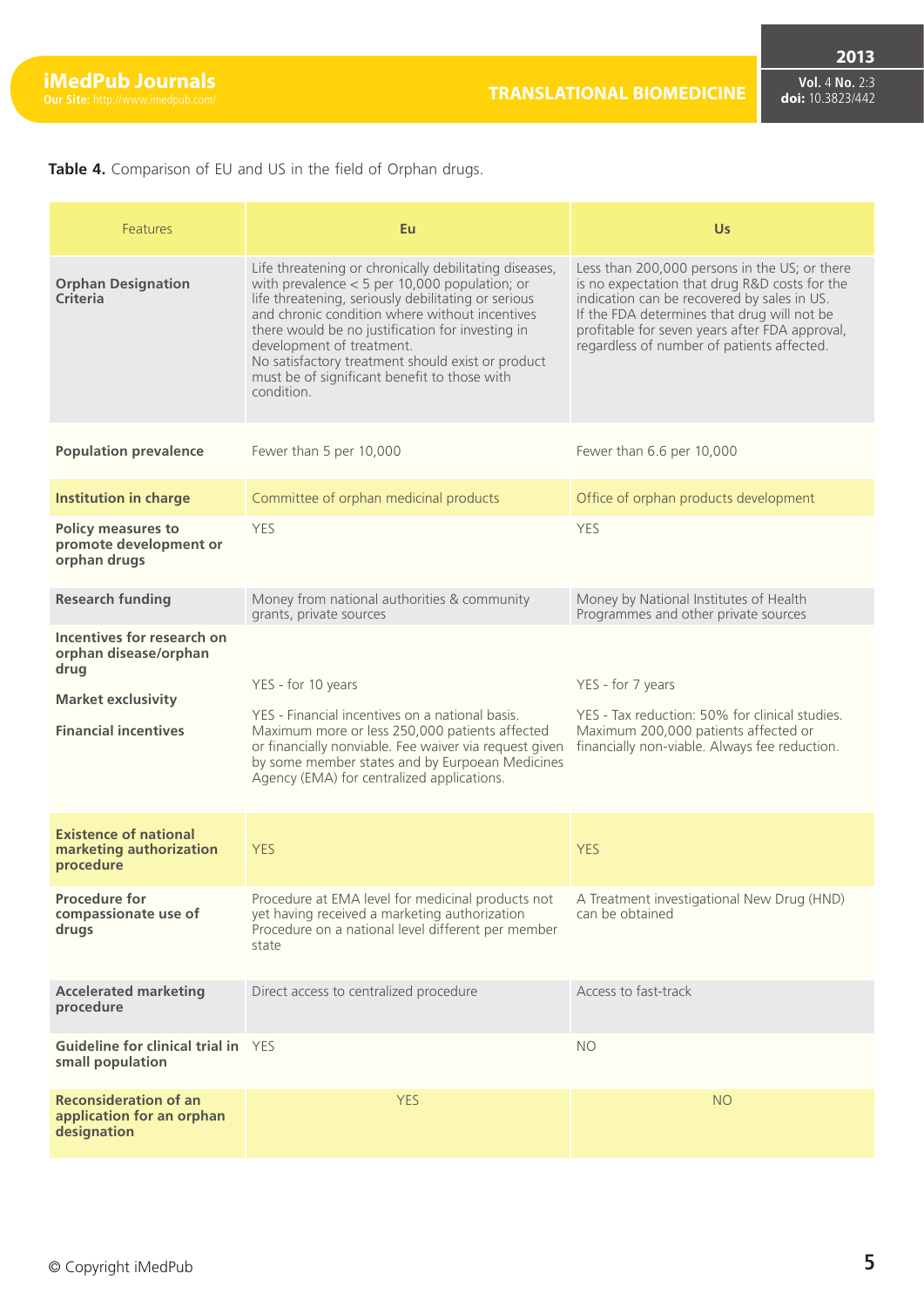studies in rats and cynomolgus monkeys and the reproductive and developmental toxicity studies in rats were conducted according to GLP standards.The human clinical trials were carried out in accordance with the community code relating to medicinal products for human use. The clinical programme comprised three phase I/II dose-finding studies (0903A1-101- US, 0903A1-102-US, and 0903A1-103-JP) and three phase II, open-label, single-arm, 3-part, multidose, multicentre clinical trials (0903B1-201-US/CA, 0903B1-202-EU, and 0903B1- 203-US/EU). A total of 377 patients were screened and 277 patients were evaluated for efficacy after the pooling of studies. The study was carried out in 3 parts: in part one 277 enrolled and received dose one, 210 received dose two, and 7 received dose three. Of these 44 people died. In part two 223 entered 6-month follow-up and 128 died. In part 3,105 entered 18-month follow-up, and 80 died while 25 remain in part three (46). (**Table 5 and Table 6**)

**Table 5.** Summary of between-subject case variation in studies 0903B1-201-US/CA, 0903B1-202-EU, and 0903B1-203-US/EU (data for hP67.6

| 0903B1-<br>201 | $35 - 74%$ | 76-88%   | $60 - 72\%$ | $95 - 111\%$ |
|----------------|------------|----------|-------------|--------------|
| 0903B1-<br>202 | $51 - 61%$ | 104-138% | 40-175%     | 101-105%     |
| 0903B1-<br>203 | $45 - 51%$ | 79-94%   | 50-217%     | 78-90%       |

Adapted from European Medicines Agency EMEA/ CHMP/5130/2008 (46).

## **Good manufacturing practise**

The EU Manufacturing Directives (45,48) set the principles and guidelines of good manufacturing practice in respect of medicinal products for human use and investigational medicinal products for human use.

**Table 6.** Overview of studies 0903B1-201-US/CA, 0903B1-202-EU, 0903B1-203-US/E.

**Vol.** 4 **No.** 2:3 **doi:** 10.3823/442

**2013**

## **Box 3. Manufacturing Mylotarg**

Mylotarg was manufactured by an approved manufacturer in compliance with GMP. Subsequent to an EMA request during evaluation, an in-process control test on residual moisture on the lyophilised powder was introduced and the limits for the in-process controls performed during lyophilisation (i.e. temperature, time and pressure) have been stated. Given the drugs limited stability it is shipped to the lyophilisation site immediately after manufacture prior to the completion of all testing and formal release. Release of the resulting drug product batches is contingent upon acceptable results for drug substance release testing.

# **Commercialisation and intellectual property**

## **Advertising and promotion**

The regulation of Direct-to-Consumer (DTC) advertising of prescription drugs substantially differs among jurisdictions. In the US such advertising is generally allowed under FDA supervision (49), whereas in the EU it is forbidden. EU Directives on advertising of medicinal products for human use set criteria for advertising of medical products (50). Regulation is complemented by industry codes of conduct such as those of the European Federation of Pharmaceutical Industries and Associations (EFPIA) (51).

## **DTC Advertising within the EU**

Within the EU among others the following is prohibited:

**i.** Advertising to the general public of medicinal products which are only available on medical prescription;

| <b>Studies</b>          | <b>Design</b>      | <b>Purpose</b>                | <b>Dose</b><br>(mq/m2) | Number of<br>sites | <b>Patients</b><br>enrolled | <b>Control</b><br>groups | Degree of<br><b>Blinding</b> |
|-------------------------|--------------------|-------------------------------|------------------------|--------------------|-----------------------------|--------------------------|------------------------------|
| 0903B1-<br>$201$ -US/CA | Simon 2 stage (47) | Safety and<br>Efficacy        | 9                      | 14                 | 84                          | None                     | Open-label                   |
| 0903B1-<br>202-EU       | Noncomparative     | Safety and<br>Efficacy        | 9                      | 24                 | 95                          | None                     | Open-label                   |
| 0903B1-<br>203-US/EU    | Simon 2 stage      | Safety and<br><b>Efficacy</b> | 9                      | 36                 | 98                          | <b>None</b>              | Open-label                   |

Adapted from European Medicines Agency EMEA/CHMP/5130/2008 (46).

# **6** © Copyright iMedPub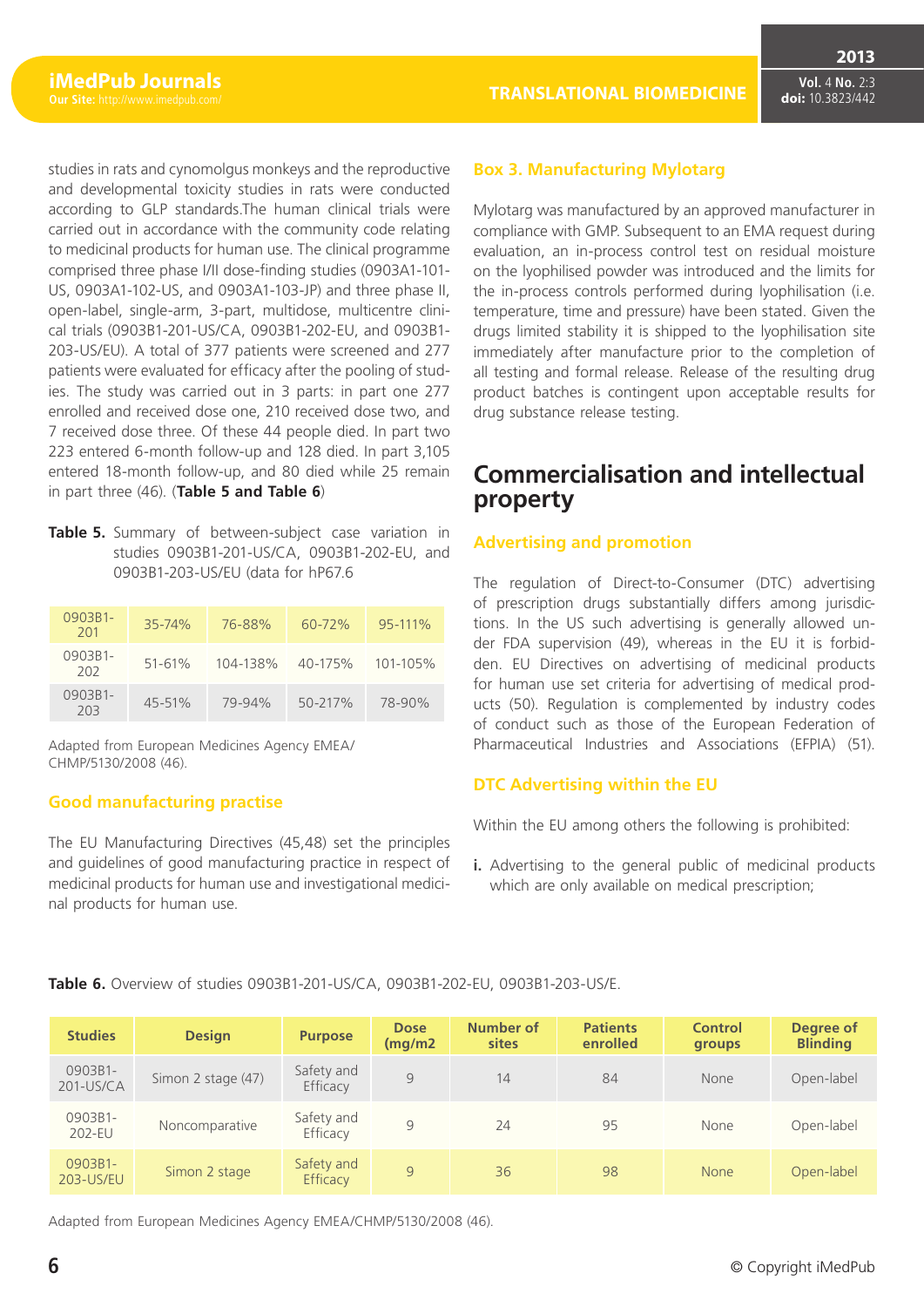- **ii.** Mentioning, when advertising to the general public, therapeutic indications where self-medication is not suitable, and
- **iii.** The distribution of free samples, gifts or bonuses to the general publi (50).

Also, authorised advertising to the general public must:

- **i.** Be set out in such a fashion that it is clear that the message is an advertisement, and that the product is clearly identified as a medicinal product;
- **ii.** Include all the necessary information for correct administration of the medicinal product;
- **iii.** Include an express invitation to read the instruction leaflet carefully, and
- **iv.** Not include elements incompatible with the rational administration of the medicinal product (50)

Tension exists between commercial advertising that focuses materials on helping consumers acquire more information about diseases and prescription drugs, facilitating consultation with doctors (a pharmaceutical company perspective), versus information that should clarify who is at the high risk, and the risk-benefit balance (a regulator perspective)(52).

#### **Advertising to professionals within the EU**

Any advertising to professionals must include essential information compatible with the summary of the product's characteristics and the classification of the medicinal product for supply purposes. Inducements to prescribe or supply medicinal products are forbidden, and the supply of free samples to persons qualified to prescribe or supply medicinal products is subject to strict controls (50,51). Furthermore, pharmaceutical companies are required to establish within the company a scientific service in charge of information relating to medicinal products (50).

#### **Post-marketing surveillance**

Beyond phase III clinical trials further attempts are made to assess safety and efficacy in broader settings of routine clinical practice. Data capture goes beyond adhoc reporting of complications, using more structured post-marketing surveillance, essentially in uncontrolled cohort trials most often funded by the pharmaceutical company but managed by regional or national clinical groups such as specialty organisations or clinical research bodies. Comparison of this data with controlled clinical trials may help obtaining regulatory approval (53,54), identify inferiority / superiority over other treatment options, and inform further study opportunities within care pathways appropriate to patient subgroups not necessarily identified (even originally excluded) from the clinical trials.

Recent guidance from regulatory agencies such as the FDA and EMA emphasises the use of quantitative clinical evidence of risk, but does not address the value of therapeutic benefits to patients, physicians or other stakeholders. The willingness of stakeholders to trade off risks for benefits has been studied using approaches such as incremental net health benefits ("**INHB**") and maximum acceptable risk ("**MAR**") analyses. These assessments can be conducted at any stage in development and dissemination of new treatment.

In the INHB approach both benefits and adverse events associated with a new treatment are quantified by using postmarketing surveillance data. Weighted scores are assigned to every outcome and analysed against reference measures from appropriate comparators. A positive INHB indicates the net benefits of treatment are superior to a comparator. The main purpose of MAR is to estimate the maximum risk patients are willing to accept in order to achieve different levels of benefit from a new therapy (56). A new treatment is deemed acceptable or not by comparing MAR against the actual or expected risk. Both MAR and INHB are promising approaches to comparing risks and benefits of new and current therapeutic methods.

#### **Intellectual Property (IP)**

Protection of IP is a key component of pharmaceutical company business strategies. Patents, 'know-how' and regulatory exclusivity are among the most relevant forms of IP arising from pharmaceutical research and development (**"R&D"**). During R&D activities, a great deal of confidential information may accumulate, both for registration purposes and through the general handling of the medicine. Thus, it is important that the originator keeps such information secret as once it is published in detail competitors can use it to help obtain their own health registrations. Employee invention policies regulating among others notification obligations, disclosure issues, and the company's incentive mechanisms are necessary tools for R&D governance. Comprehensive non-disclosure agreements are also highly important for any pharmaceutical company engaging with internal or external resources in its R&D activities.

#### **Patenting monoclonal antibodies**

To meet patentability criteria (59) a mAb must:

- **i.** Be *novel* (i.e., not disclosed in single prior art reference, EPC Article 54)
- **ii.** Be *nonobvious* (i.e.*,* cannot be obvious modification of what is already publicly known in field EPC Article 56)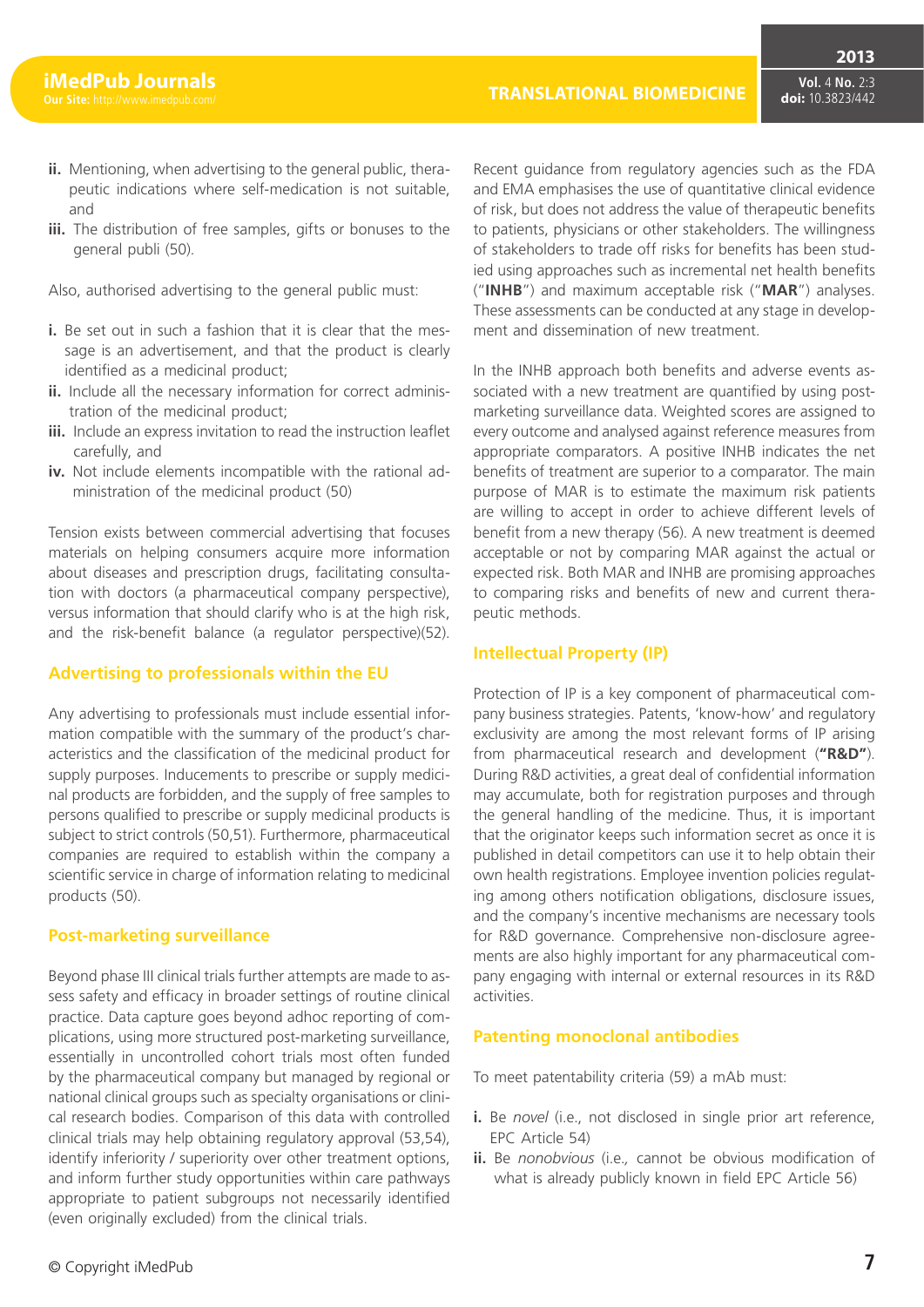#### **Table 7:** Strategic aspects in antibodypa.

| <b>Filing</b>                                      | <b>Considerations prior to filing:</b><br>Patent attorneys and scientists must work together to characterise antibodies as much as possible before filing<br>Epitope mapping, binding affinity, specificity, pharmacological properties, etc<br>Functional properties:<br>o include in vivo data as early as possible<br>o follow up with clinical observations (often unpredictable)<br>o benchmark your antibodies against prior art antibodies to identify superior features                                                                                                                                                                                  |
|----------------------------------------------------|------------------------------------------------------------------------------------------------------------------------------------------------------------------------------------------------------------------------------------------------------------------------------------------------------------------------------------------------------------------------------------------------------------------------------------------------------------------------------------------------------------------------------------------------------------------------------------------------------------------------------------------------------------------|
| <b>Prosecution</b>                                 | When prosecuting:                                                                                                                                                                                                                                                                                                                                                                                                                                                                                                                                                                                                                                                |
|                                                    | Patent attorneys should work with scientists to design experiments to be included in expert declarationsto<br>demonstrate innovation's relation to prior art<br>Application should provide as many exemplary antibodies in genus as possible<br>Extra support for commercially relevant leads<br>Include information about the target and target-antibody interaction<br>Epitope characterisation, binding affinity, specificity, pharmacological properties, etc<br>Data linking structure and function can be valuable for increasing claim scope<br>Identify antibody residues key for functional activity                                                    |
| <b>Freedom to</b>                                  | Patent as a negative right:                                                                                                                                                                                                                                                                                                                                                                                                                                                                                                                                                                                                                                      |
| operate                                            | Patent is only a grant of the right to exclude others from making, using, or selling the patented invention<br>A company can receive a patent for its technology and still be blocked from practicing that technology by a broader<br>(dominant) patent, as a holder of subordinate patent may need license under each dominant patent to practice its own<br>technology<br>However, a subordinate patent can still have value if it is directed to improvement in the technology that is considered<br>essential or particularly advantageous. Valuable subordinate/improvement patent can be tool to clear freedom to<br>operate (e.g., through cross-licence) |
|                                                    | <b>Noninfringement /design around analysis:</b>                                                                                                                                                                                                                                                                                                                                                                                                                                                                                                                                                                                                                  |
|                                                    | Determine whether claims actually cover contemplated commercialisation activity<br>Consider alternatives that will avoid claims (e.g, design around)<br>Prosecution history can be roadmap to design-around strategies<br>Limitations on doctrine of equivalents (EPC Article 69)(59)                                                                                                                                                                                                                                                                                                                                                                            |
|                                                    | <b>Invalidity analysis:</b>                                                                                                                                                                                                                                                                                                                                                                                                                                                                                                                                                                                                                                      |
|                                                    | Consider in prior art assessment whether claims anticipated by or obvious for a person skilled in the art<br>Broad claims are more difficult to obtain<br>Consider whether claimed subject matter adequately described and enabled                                                                                                                                                                                                                                                                                                                                                                                                                               |
|                                                    | <b>Practical analysis:</b>                                                                                                                                                                                                                                                                                                                                                                                                                                                                                                                                                                                                                                       |
|                                                    | What is 'state of art' for the technology?<br>Will patent expire by the time of one going to market?<br>While older targets may have better freedom to operate your own patent protection is likely to be narrower<br>Consider applicability of FDA Safe Harbor Exemption (35 U.S.C. 271(e)(1)) (57). US statute exempts from infringement<br>uses of patented inventions for purposes reasonably related to generating information for FDA approval (European<br>equivalent is so called Bolar exemption)(58)                                                                                                                                                   |
| Patent<br>life cycle                               | Strategic use of patents to maintain product exclusivity and revenue stream over life of blockbuster drug or biologic<br>involves obtaining additional patents that extend protection beyond the original patents :                                                                                                                                                                                                                                                                                                                                                                                                                                              |
| management<br>for<br>antibodies                    | Consider what to keep as trade secrets<br>Develop/access newly patented platforms to make second generation product<br>Manage filings to limit extent to which own earlier filings limit ability to protect later innovations                                                                                                                                                                                                                                                                                                                                                                                                                                    |
| Consider<br>major<br>jurisdictional<br>differences | Some key differences European Patent Office (EPO) vs. United States Patent and Trademark Office<br>(USPTO):<br>USPTO applies grace period, whereas EPO absolute novelty<br>EPO applies opposition procudure, whereas USPTO reexamination<br>The innovation should teach "best mode" in the US, such requirement does not exists in the EU<br>Informative disclosure requirement in the US., not in Europe<br>"First to file" in Europe and the US (however, the US applied until 31.3.2012 "first to invent")                                                                                                                                                    |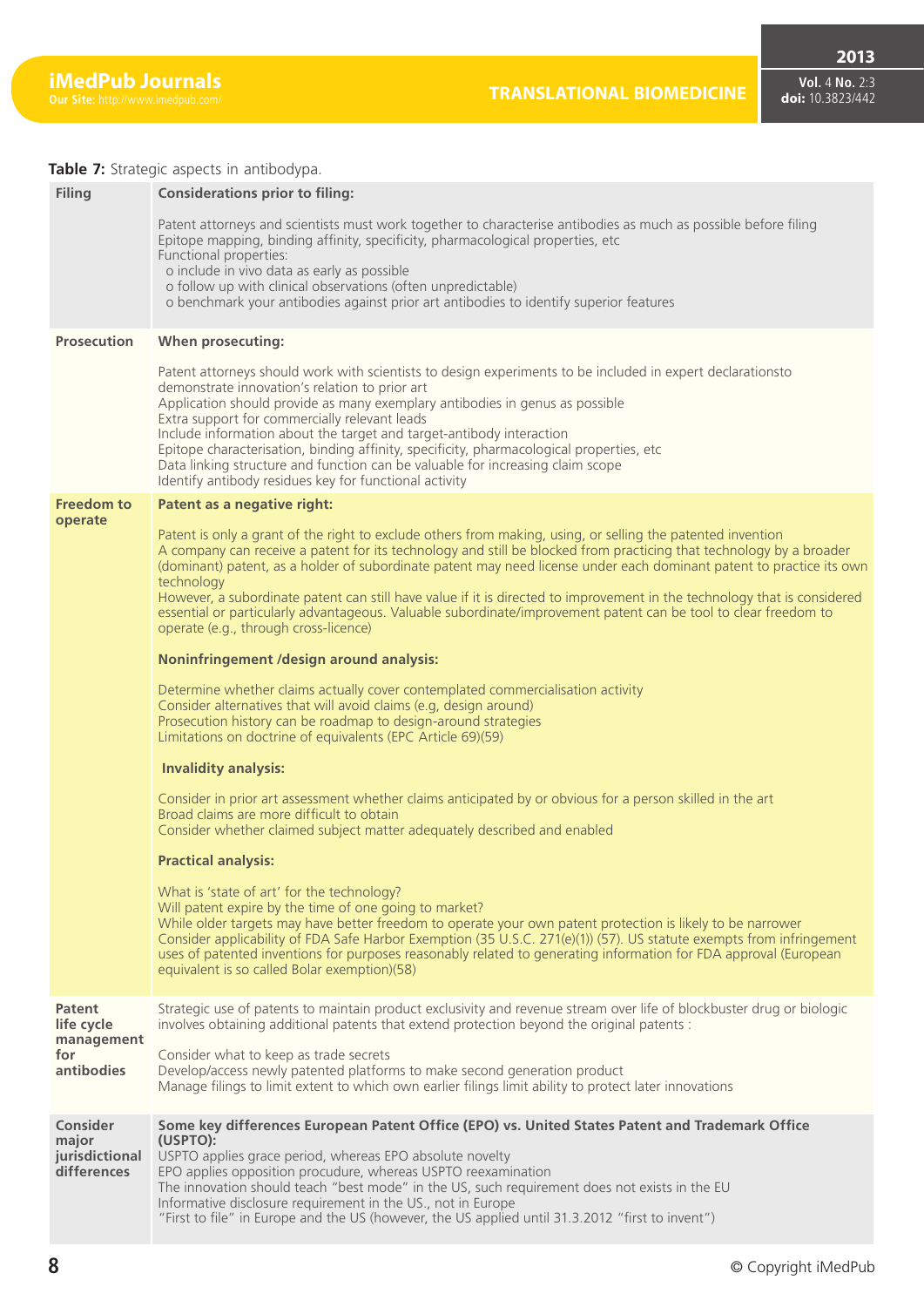- **iii.** *Describe* antibody with sufficient detail (enough to show that inventors had possession of full scope of what is claimed as invention, EPC Article 83)
- **iv.** *Enable* how to make and use antibody (EPC Article 100(b))
- **v.** Be *industrially applicable* (EPC Article 57), and
- **vi.** Teach *best mode* known to inventors of making/using invention (the US only).

#### **Disclosure, novelty and nonobviousness assessment**

When prosecuting mAb patent applications before the European Patent Office (**"EPO"**) the scope of protection and acceptable breadth of the patent claims depends on the detail of the disclosure of the claimed protein or peptide in the description of the application (58). When it comes to claims directed to mAbs, the minimum structural information necessary would be the heavy and light chain variable region sequences of the antibody, or at least the sequences of the complementarity determining regions of the heavy and light chain (60). One variable region/chain or less than 6 Complementary Determining Regions (**"CDR"**) is not enough, as a normal heavy/light chain alone does not bind sufficiently and does not have the technical effect shown for the entire antibody (i.e., lack of inventive step). Single CDRs i.e. peptides, are not usually novel. However, in exceptional cases (single domain antibodies or binding peptides) an inventive step can be acknowledged if experimental data is provided (60). The approach applied by United States Patent and Trademark Office (**"USPTO"**) is nearly identical. If sufficient sequence determinants are included in the claim, the EPO will often grant protection of the antibody as such. However, patent protection is thereby limited to antibodies containing exactly these structural features (60).

To acquire a broader scope of protection, the applicant may try to claim antibodies or proteins with a minimum identity to specific sequences of the antibody or protein. In such case, the application may disclose several sequences with modifications in one or more amino acids, all providing the same desired technical effect. Generalisations in claims directed to antibodies are acceptable only if the solution of the problem underlying the invention was made credible over the full range of claimed antibodies or proteins (60).

Many pioneering antibody technologies are now mainstream (humanisation, phage display, transgenic mice etc). Furthermore, patent protection for the basic protein is generally pursued very early in the R&D process; this and the extensive regulatory review timeframe means that a significant period of the patent term has been lost by the time of product launch.

# **Box 4. Mylotarg's registered IP**

## Searches in public patent databases reveal that a US patent has been granted for "Combination therapy for the treatment of acute leukemia and myelodysplastic syndrome" to Wyeth LLC. The patent was granted on 1 June 2010 (filed on 11 June 2007). The abstract of the patent describes the invention as "*methods of treatment and pharmaceutical combinations are provided for the treatment of acute leukemia, such as acute myelogenous leukemia, and myelodysplastic syndrome". The methods of treatment and pharmaceutical combinations employ an anti-CD33 cytotoxic conjugate in combination with at least one compound selected from the group consisting of an anthracycline and a pyrimidine or purine nucleoside analog. Preferred methods of treatment and pharmaceutical combi-*

*nations employ gemtuzumab ozogamicin, daunorubicin, and cytarabine*." (61,62). Gentuzumab has been marketed under the Mylotarg® brand, a registered trademark owned by Wyeth LLC (63).

# **Summary**

This chapter has outlined the key regulatory and compliance aspects for drug development and dissemination. This complex set of rules ranges from pre-clinical laboratory and manufacturing standards, through intellectual property and marketing regulations, to clinical safety. Although Mylotarg has passed through the majority of these regulations in development as a mAb, it now requires clinical trial data ensuring safety and efficacy prior to resubmission of an investigational drug application and further consideration of its marketing strategy and post-marketing clinical surveillance.

# **Acknowledgement**

We wish to thank Prof.Roy Douglas(Programme Director and Member of the Development Team) for his supervisory role in this paper.

#### **TRANSLATIONAL BIOMEDICINE**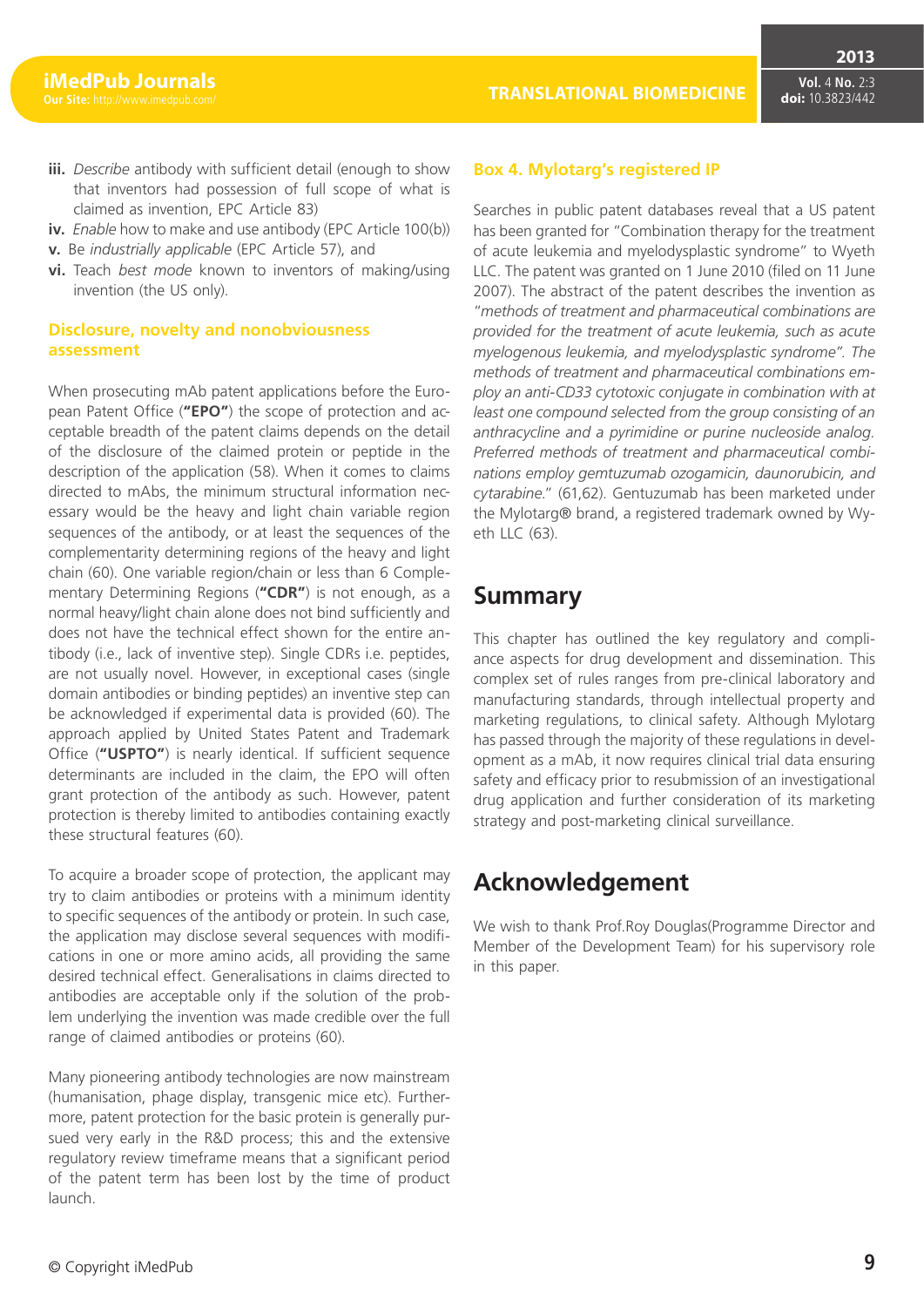# **References**

- **1.** FDA's News Release: Mylotarg (gemtuzumab ozogamicin): Market Withdrawal, dated 21June 2010, available at: http:// www.fda.[gov/Safety/MedWatch/SafetyInformation/](http://www.fda.gov/Safety/MedWatch/SafetyInformation/SafetyAlertsforHumanMedicalProducts/ucm216458.htm) [SafetyAlertsforHumanMedicalProducts/ucm216458.htm](http://www.fda.gov/Safety/MedWatch/SafetyInformation/SafetyAlertsforHumanMedicalProducts/ucm216458.htm)
- **2.** [Azvolinsky A](http://www.fda.gov/Safety/MedWatch/SafetyInformation/SafetyAlertsforHumanMedicalProducts/ucm216458.htm) . Conference Report: ASH: Gemtuzumab- A Potential New Use for an Old Drug in AML, available at: http:// www.can[cernetwork.com/conferencereports/ash2011/content/](http://www.cancernetwork.com/conferencereports/ash2011/content/article/10165/2005126) [article/10165/2005126](http://www.cancernetwork.com/conferencereports/ash2011/content/article/10165/2005126)
- **3.** [Tarantino A](http://www.cancernetwork.com/conferencereports/ash2011/content/article/10165/2005126). Governance, Risk, and Compliance Hanbook. 2008. John Wiley & Sons. Hoboken, New Jersey.
- **4.** van de Donk HJM et al. (1991 Geneva Committee). Guidelines for assuring the quality of monoclonal antibodies for humans. WHO. 1992; 822:48-68
- **5.** Zoon KC. Manufacturing and testing of monoclonal antibodies. US Dept. of Health and Human Science. Food and Drugs Agency. Centre for Biologics Evaluation and Research. 1997, February.
- **6.** Guidance for Industry. Interpreting sameness of monoclonal antibody products under the orphan drug regulation. US Dept of Health and Human Science. Food and Drugs Agency. Centre for Biologics Evaluation and Research. Centre for Drugs Evaluation and Research. 1999, July.
- **7.** Guideline on similar biological medicinal products containing monoclonal antibodies. EU Medicines Agency. 2010, November.
- **8.** Guideline on similar biological medicinal products containing biotechnology-derived proteins as active substances: quality issues. EU Medicines Agency reference 49348/05.
- **9.** Guideline on production and quality control of monoclonal antibodies and related substances. EU Medicines Agency reference 157653/07
- **10.** Snodin DJ, Ryle PR. Understanding and applying regulatory guidance on the nonclinical development of biotechnology-derived pharmaceuticals. BioDrugs. 2006;20(1):25-52.
- **11.** Celis P, Silvester G. European Regulatory guidance on virus safety of recombinant proteins, monoclonal antibodies and plasma derived medicinalproducts. Dev Biol (Basel). 2004;118:3-10.
- **12.** Levine HL, Jagohies G. The development of therapeutic monoclonal antibody products. A comparative guide to CMC activities from clone to clinic. BioProcess Technology Consultants and GE Health. 2010. 330 pages.
- **13.** Jones SD, Seymour P, Levine HL. Chemical Manufacturing Control (CMC) activities for development of drugs. Critical steps to reach Investigative New Drug (IND) application status with a therapeutic antibody. Contract Pharma. 2010;4:60-3.
- **14.** Lynch CM, Hart BW, Grewal IS. Practical considerations for nonclinical safety evaluation of therapeutic monoclonal antibodies. MAbs. 2009; 1(1):2-11.
- **15.** Lynch CM, Grewal IS. Preclinical safety evaluation of monoclonal antibodies. Handb Exp Pharmacol. 2008;181:19-44.
- **16.** Klingbeil C, Hsu DH. Pharmacology and safety assessment of humanized monoclonal antibodies for therapeutic use. Toxicol Pathol.  $1999.77(1):1-3$
- **17.** Tabrizi MA, Roskos LK. Preclinical and clinical safety of monoclonal antibodies. Drug Discov Today. 2007;12(13-14):540-7.
- **18.** Chapman K, Pullen N, Graham M, Ragan I. Preclinical safety testing of monoclonal antibodies: the significance of species relevance. Nat Rev Drug Discov. 2007 Feb;6(2):120-6.
- **19.** Muller PY, Brennan FR. Safety assessment and dose selection for first-in-human clinical trials with immunomodulatory monoclonal antibodies. Clin Pharmacol Ther. 2009 Mar;85(3):247-58.
- **20.** Dixit R, Coats S. Preclinical efficacy and safety models for mAbs: the challenge of developing effective model systems. IDrugs. 2009;12(2):103-8.
- **21.** Brennan FR, Morton LD, Spindeldreher S, Kiessling A, Allenspach R, Hey A, Muller PY, Frings W, Sims J. Safety and immunotoxicity assessment of immunomodulatory monoclonal antibodies. MAbs. 2010;2(3):233-55.
- **22.** Liedert B, Bassus S, Schneider CK, Kalinke U, Löwer J. Safety of phase I clinical trials with monoclonal antibodies in Germany--the regulatoryrequirements viewed in the aftermath of the TGN1412 disaster. Int J Clin Pharmacol Ther. 2007;45(1):1-9.
- **23.** Schneider CK. Monoclonal antibodies--regulatory challenges. Curr Pharm Biotechnol. 2008;9(6):431-8.
- **24.** Dukes MNG. OECD International futures project on "the bioeconomy to 2030: Designing a Policy Agenda" biotechnology regulation in the health sector. 2008. Available at http://www. oecd[.org/dataoecd/11/14/40926707.pdf\\*http://www.oecd](http://www.oecd.org/dataoecd/11/14/40926707.pdf*)[.org/](http://www.oecd.org/dataoecd/11/14/40926707.pdf) [dataoecd/11/14/40926707.pdf](http://www.oecd.org/dataoecd/11/14/40926707.pdf)
- **25.** [Directive](http://www.oecd.org/dataoecd/11/14/40926707.pdf) 2001/83/EC of the European Parliament and Council of 6 November 2001 on the Community Code Relating to Medicinal Product for Human Use.Available at: http://europa.[eu/](http://europa.eu/legislation_summaries/internal_market/single_market_for_goods/pharmaceutical_and_cosmetic_products/l21230_en.htm) [legislation\\_summaries/internal\\_market/single\\_market\\_for\\_goods/](http://europa.eu/legislation_summaries/internal_market/single_market_for_goods/pharmaceutical_and_cosmetic_products/l21230_en.htm) [pharmaceutical\\_and\\_cosmetic\\_products/l21230\\_en.htm](http://europa.eu/legislation_summaries/internal_market/single_market_for_goods/pharmaceutical_and_cosmetic_products/l21230_en.htm)
- **26.** [The UK Me](http://europa.eu/legislation_summaries/internal_market/single_market_for_goods/pharmaceutical_and_cosmetic_products/l21230_en.htm)dicines for Human Use Marketing Authorisations Regulations 1994. Available at: http://www.legislation.gov.uk/ uksi/1994/3144/contents/made\|http://www.legislation.gov.uk/ uksi/1994/3144/contents/made
- **27.** The UK Medicines Act, 1968. Available at: http://www.legislation.gov. uk/ukpga/1968/67\|http://www.legislation.gov.uk/ukpga/1968/67
- **28.** Cohen J, Cairns C, Paquette C, Faden L. Comparing patient access to pharmaceuticals in the UK and US Appl Health Econ Health Policy. 2006;5(3):177-87.
- **29.** McGoey L, Jackson E. Law, ethics and medicine. Seroxat and the suppression of clinical trial data: regulatory failure and the uses of legal ambiguity. J Med Ethics. 2009;35:107-12.
- **30.** Dulichand R, Harish D. New drug approval process: regulatory view. Pharmaceutical Reviews. 2010; 8(4). Available at: http://www. pharmainfo.net\|http://www.pharmainfo.net
- **31.** The US Orphan Drug Act of 1983. Available at: http://www.fda.gov/regulatoryinformation/ legislation/federalfooddrugandcosmeticactfdcact/ significantamendmentstothefdcact/orphandrugact/ default.htm\|http://www.fda.gov/regulatoryinformation/ legislation/federalfooddrugandcosmeticactfdcact/ significantamendmentstothefdcact/orphandrugact/default.htm
- **32.** Shah RR. Regulatory framework for the treatment of orphan diseases. In: Mehta A, Beck M, Sunder-Plassmann G, editors. Fabry disease: perspectives from 5 years of FOS. Oxford: Oxford PharmaGenesis. 2006.
- **33.** Sharma A, Jacob A, Tandon M, Kumar D. Orphan drug: development trends and strategies. J Pharm Bioallied Sci. 2010;2(4):290-9.
- **34.** Tambuyzer E. Rare diseases, orphan drugs and their regulation: questions and misconceptions. 2010;9(12):921-9
- **35.** Regulation (EC) No 141/2000 of the European Parliament and Council of 16 December 1999 on orphan medicinal products. Available at: http://europa.eu/legislation\_summaries/internal\_market/single\_ market\_for\_goods/pharmaceutical\_and\_cosmetic\_products/l21167\_ en.htm
- **36.** Denis A, Simoens S, Fostier C, Mergaert L, Cleemput I. Policies for orphan diseases and orphan drugs. health technology assessment (HTA). Brussels: Belgian health care nnowledge centre(KCE); 2009. KCE reports 112C (D/2009/10.273/32). Available at: http://ec.euro[pa.](http://ec.europa.eu/health/ph_threats/non_com/docs/policies_orphan_en.pdf) [eu/health/ph\\_threats/non\\_com/docs/policies\\_orphan\\_en.pdf](http://ec.europa.eu/health/ph_threats/non_com/docs/policies_orphan_en.pdf)
- **37.** [Roberta J,](http://ec.europa.eu/health/ph_threats/non_com/docs/policies_orphan_en.pdf) Vittorio B, Silvio G. Orphan drug development is not taking off. Br J Clin Pharmacol. 2009; 67(5):494-502.
- **38.** National Research Council. Rare diseases and orphan products: accelerating research and development. Washington, DC: The National Academies Press, 2011;73-110.
- **39.** Bross PF, Beitz J, Chen G et al. Approval summary: gemtuzumab ozogamicin in relapsed acute myeloid leukemia. Clin Cancer Res. 2001;7(6):1490-6.
- **40.** Directive 2001/20/EC of the European Parliament and Council of 4 April 2001 on the approximation of the laws, regulations and administrative provisions of the Member States relating to the implementation of good clinical practice in the conduct of clinical trials on medicinal products for human use. Available at: http://ec.euro[pa.](http://ec.europa.eu/health/human-use/clinical-trials/index_en.htm) [eu/health/human-use/clinical-trials/index\\_en.htm](http://ec.europa.eu/health/human-use/clinical-trials/index_en.htm)